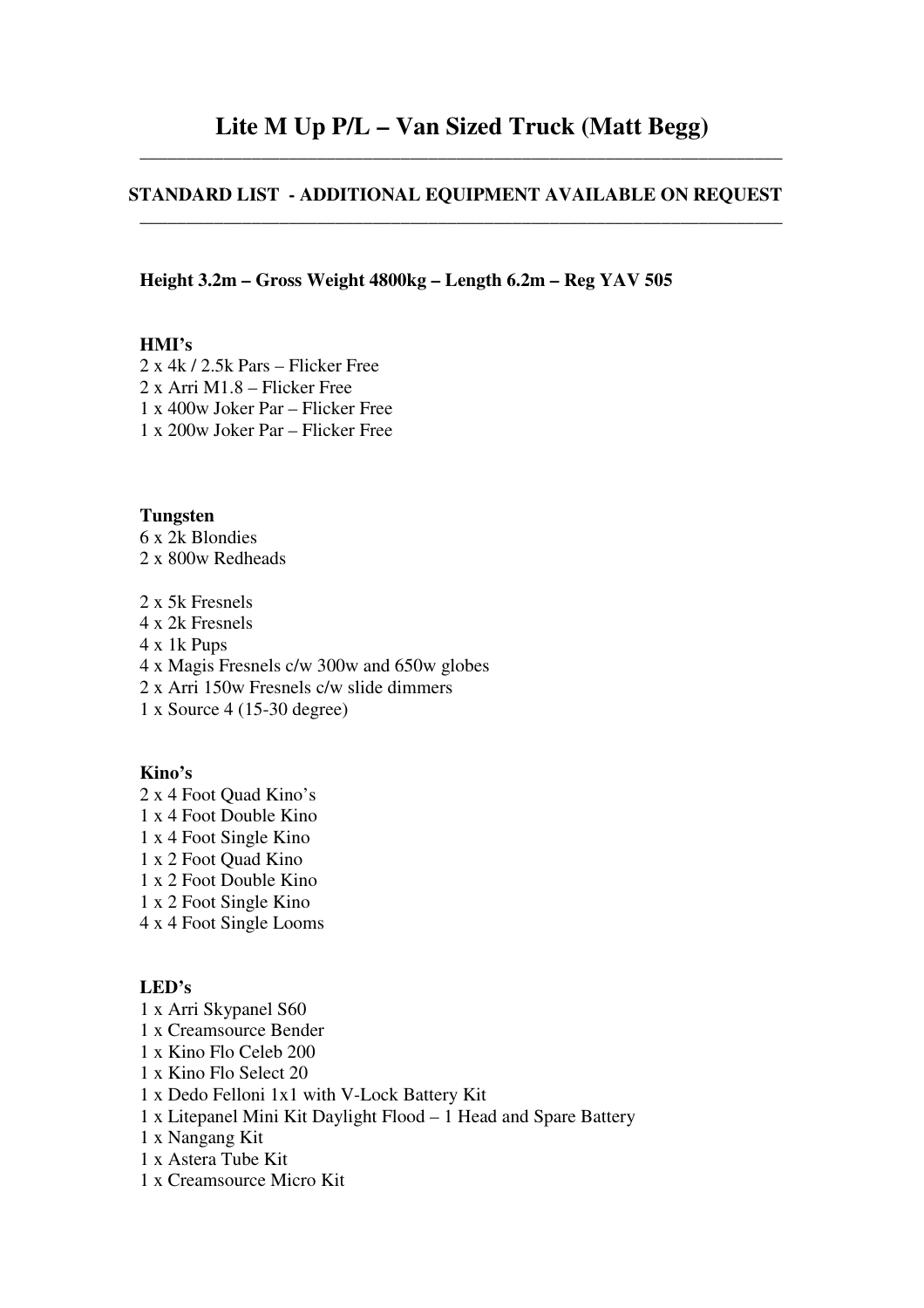#### **Stands / Turtles**

1 x Light Weight 2 Rise Crank Stand 2 x Double Wind-ups 2 x Single Wind-ups 4 x 3 rise aluminium 1 1/8" super alu stand 4 x 3 rise steel 1 1/8" high combo stand 2 x 2 rise steel 1 1/8" low combo stand 8 x 3 rise aluminium 5/8" stands 8 x 40" Sliding Leg Century Stands 2 x 40" Turtle Base Century Stands 2 x 20" Sliding Leg Century Stand 2 x 20" Mini Turtle Base Century Stand 2 x 1 1/8" Turtles 4 x 5/8" Turtles 1 x 1 1/8" Boom Kit

#### **Rigging Hardware**

4 x Grid Clamps 4 x Magic Arms 4 x End Jaw Mathellini Clamps 2 x Centre Jaw Mathellini Clamps 2 x Screw on Gaffer Grips 2 x 'Z' Arms 2 x Big Bens 4 x Hollywoods 12 x Safety Wires 6 x Poly Holders 2 x Medium Polecats 1 x Small Polecat Assorted spigots and adaptor

#### **Cable and Distribution**

6 x 4 Channel Cable Ramps 1 x 50amp 3 Phase Switch Board 1 x 32a 1 Phase Switch Board 3 x 32amp 3 Phase Mains Cable 1 x Set of Grapes 1 x 3 Phase Splitter 1 x 6k Splitter 1 x 12 x 2.5k Dimmer Rack and Desk 2 x 10amp 1 Phase Dimmers 4 x 32amp 1 Phase Cable 1 x 20amp 50 Metre FBL 8 x 20amp Leads 36 x 10amp Leads 1 x 5K Dimmer 1 x 2.4K Dimmer 12 x Power boards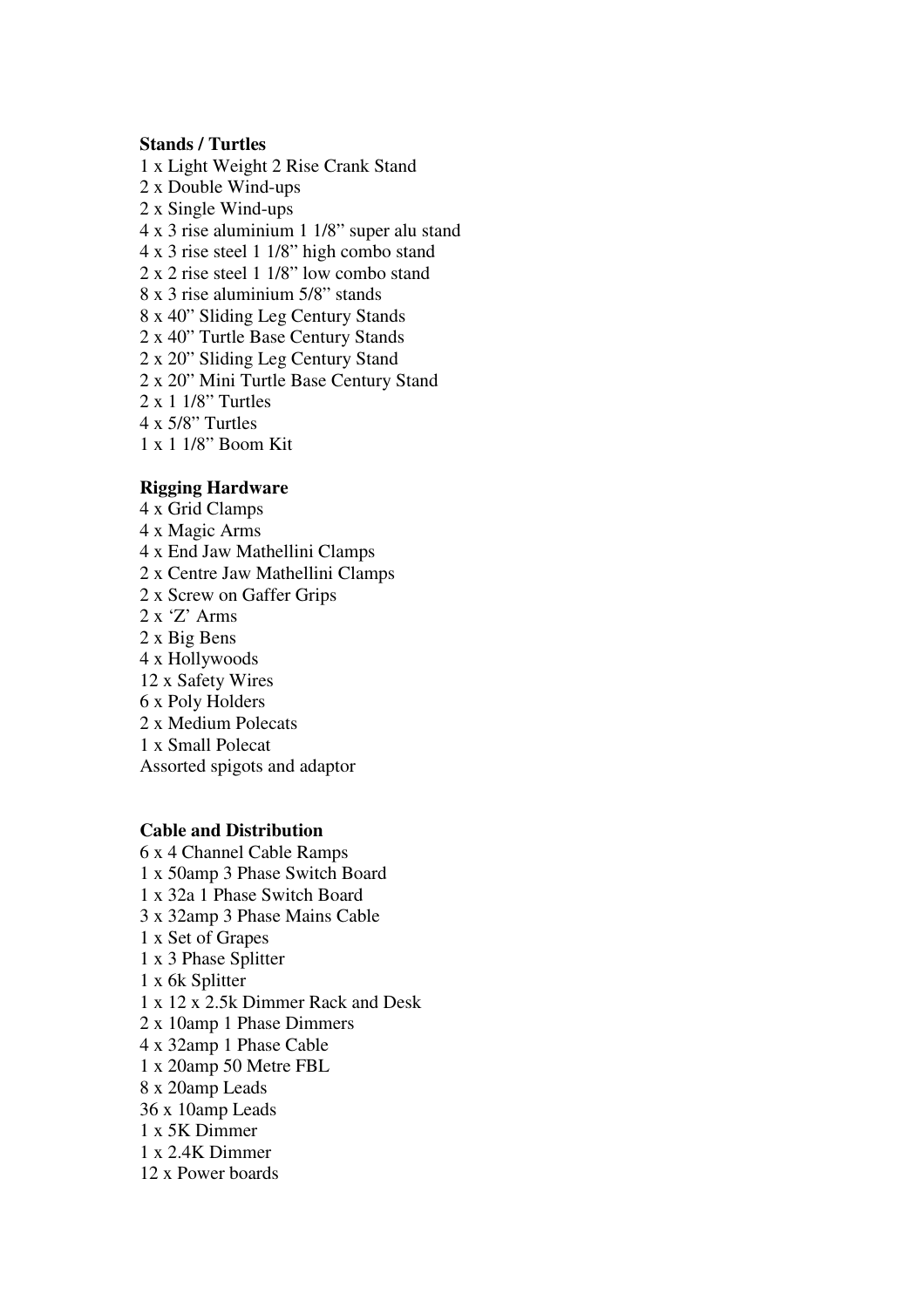# **Light Control**

| 2 x 12' x 12' Frames<br>$1 \times 12' \times 12'$ Ultra Bounce<br>$1 \times 12' \times 12'$ Silver / White<br>1 x 12' x 12' Quarter Grid Cloth<br>$1 \times 12' \times 12'$ Half Grid Cloth<br>$1 \times 12' \times 12'$ Full Grid Cloth |                                                             |
|------------------------------------------------------------------------------------------------------------------------------------------------------------------------------------------------------------------------------------------|-------------------------------------------------------------|
| $2 \times 8' \times 8'$ frames<br>1 x 8'x8' Ultra Bounce<br>1 x 8'x8' Quarter Grid cloth<br>1 x 8'x8' Half Grid Cloth<br>1 x 8'x8' Full Grid Cloth                                                                                       |                                                             |
| $2 \times 6' \times 6'$ Frames<br>$1 \times 6' \times 6'$ Ultra Bounce<br>1 x 6' x 6' Quarter Grid Cloth<br>1 x 6' x 6' Half Grid Cloth<br>$1 \times 6' \times 6'$ Full Grid Cloth                                                       |                                                             |
| 1 x Chimera Octoplus 5'                                                                                                                                                                                                                  | - 1000w Tungsten<br>- 400W Joker Bug                        |
| 1 x 30" Chimera Lantern to Suit                                                                                                                                                                                                          | $-1000w \& 500w$ Tungsten<br>$-400w \& 200w$ HMI Joker Bugs |
| 1 x Chimera Pancake to Suit                                                                                                                                                                                                              | $-1000w \& 500w$ Tungsten<br>- 400w & 200w HMI Joker Bugs   |
| 2 x Small Chimeras to Suit                                                                                                                                                                                                               | $-400w \& 200w$ HMI Joker Bugs                              |
| 2 x 3' x 2' Road Rags Kit                                                                                                                                                                                                                |                                                             |
| 2 x Reflector Boards<br>1 x Mirror Board<br>10 x Knife Blade Frames<br>$4x 4'x 4'$ Floppies<br>$2 \times 3' \times 2'$ Flippies<br>6 x Cloth Cutters<br><b>Assorted Poly Sheets</b><br><b>Assorted Cutters - Timber</b>                  |                                                             |

Large Assortment of Correction Gels, Black Wrap etc.